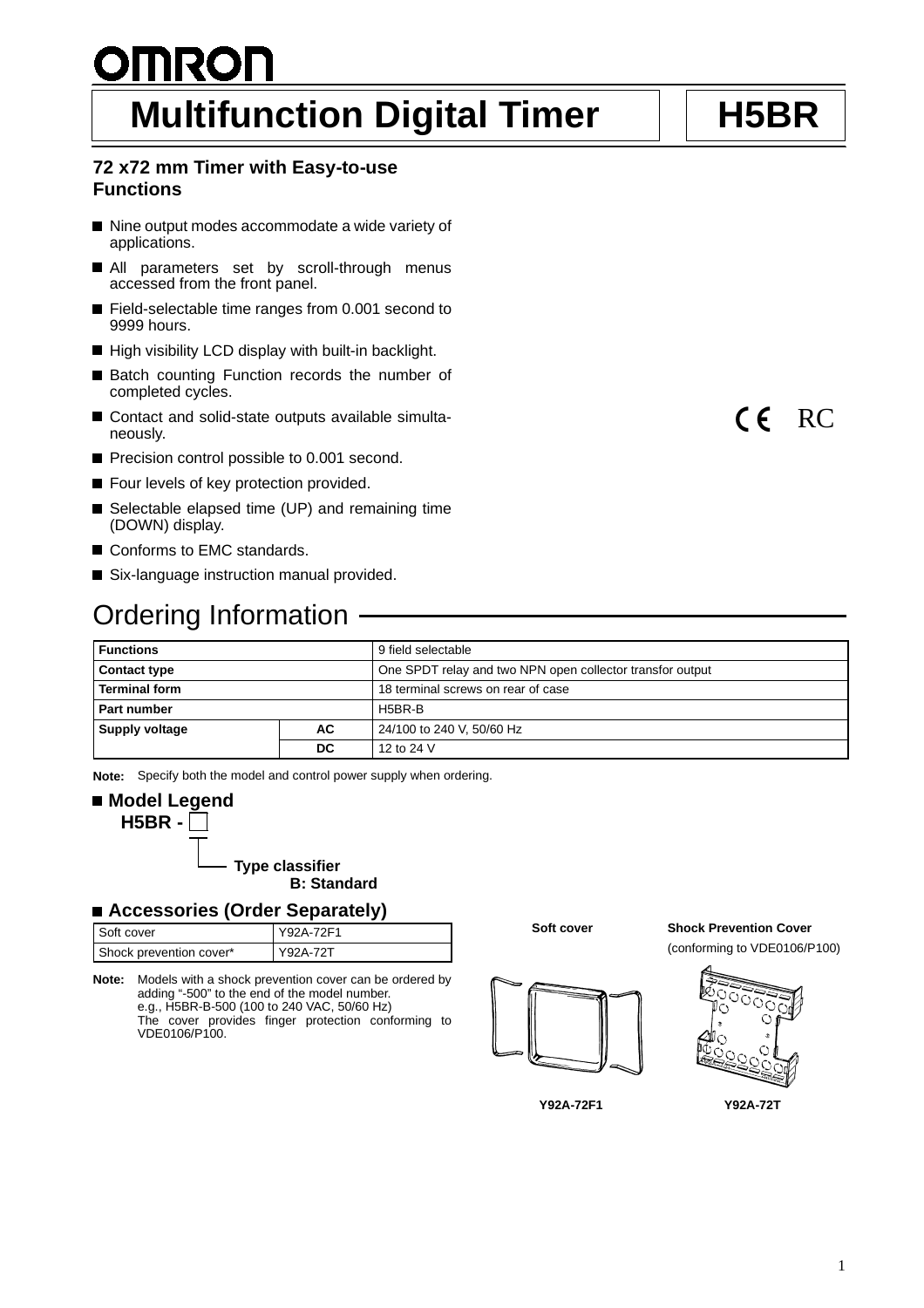# Specifications - **Constant Constant Constant Constant Constant Constant Constant Constant Constant Constant Constant Constant Constant Constant Constant Constant Constant Constant Constant Constant Constant Constant Consta**

| <b>Model</b>                   | H5BR-B (Standard type)                                                                                                                                                                                                                          |           |                                                                                                                                                                                                                                                 |  |
|--------------------------------|-------------------------------------------------------------------------------------------------------------------------------------------------------------------------------------------------------------------------------------------------|-----------|-------------------------------------------------------------------------------------------------------------------------------------------------------------------------------------------------------------------------------------------------|--|
| <b>Classification</b>          | Digital timer                                                                                                                                                                                                                                   |           |                                                                                                                                                                                                                                                 |  |
| <b>Mounting</b>                | Flush mounting                                                                                                                                                                                                                                  |           |                                                                                                                                                                                                                                                 |  |
| <b>External connections</b>    | Screw terminals                                                                                                                                                                                                                                 |           |                                                                                                                                                                                                                                                 |  |
| <b>Enclosure ratings</b>       | IP54 (panel surface)                                                                                                                                                                                                                            |           |                                                                                                                                                                                                                                                 |  |
| <b>EMC</b>                     | <b>Emission Enclosure:</b><br><b>Emission AC Mains:</b><br>Immunity ESD:<br>Immunity RF-interference:<br>Immunity Conducted Disturbance: ENV50141: 10 V (0.15 to 80 MHz) (level 3)<br><b>Immunity Burst:</b>                                    | IEC801-4: | EN55011 Group 1 class A<br>EN55011 Group 1 class A<br>IEC801-2: 4 kV contact discharge (level 2)<br>8 kV air discharge (level 3)<br>ENV50140: 10 V/m (80 MHz to 1 GHz) (level 3)<br>2 kV power-line (level 3)<br>2 kV I/O signal-line (level 4) |  |
| <b>Approved standards</b>      | UL: File no. E41515<br>CSA: File no. LR22310<br>Conforms to EN50081-2, prEN50082-2                                                                                                                                                              |           |                                                                                                                                                                                                                                                 |  |
| Display modes                  | Elapsed time (UP), remaining time (DOWN)                                                                                                                                                                                                        |           |                                                                                                                                                                                                                                                 |  |
| <b>Output modes</b>            | A, A-1, A-2, A-3, b, b-1, d, E, F                                                                                                                                                                                                               |           |                                                                                                                                                                                                                                                 |  |
| <b>Reset system</b>            | Power reset (except A-3, b-1, and F modes), External, manual, automatic resets<br>(internal according to A-1, b, b-1, d, and E mode operation)                                                                                                  |           |                                                                                                                                                                                                                                                 |  |
| <b>Batch counting function</b> | Yes                                                                                                                                                                                                                                             |           |                                                                                                                                                                                                                                                 |  |
| Sensor power supply            | 12 VDC                                                                                                                                                                                                                                          |           |                                                                                                                                                                                                                                                 |  |
| Input signals                  | Start, reset, gate, batch count reset, key protect inputs                                                                                                                                                                                       |           |                                                                                                                                                                                                                                                 |  |
| Input method                   | No-voltage input: Via opening and closing of contact                                                                                                                                                                                            |           |                                                                                                                                                                                                                                                 |  |
| <b>Control outputs</b>         | SPDT contact output and transistor output (NPN open collector)                                                                                                                                                                                  |           |                                                                                                                                                                                                                                                 |  |
| <b>Batch outputs</b>           | Transistor output (NPN open collector)                                                                                                                                                                                                          |           |                                                                                                                                                                                                                                                 |  |
| <b>Display</b>                 | <b>LCD</b> backlit                                                                                                                                                                                                                              |           |                                                                                                                                                                                                                                                 |  |
| <b>Digits</b>                  | 4 digits                                                                                                                                                                                                                                        |           |                                                                                                                                                                                                                                                 |  |
| Max. time settings             | 9.999 s (0.001 s units), 99.99 s (0.01 s units), 999.9 s (0.1 s unit), 9999 s (1 s unit),<br>99 min 59 s (1 s unit), 999.9 min (0.1 min unit), 9999 min (1 min unit), 99 hr 59 min<br>(1 min unit), 999.9 hr (0.1 hr unit), 9999 hr (1 hr unit) |           |                                                                                                                                                                                                                                                 |  |
| <b>Memory backup</b>           | Backup time for power interruption: Approx. 10 years at 20°C                                                                                                                                                                                    |           |                                                                                                                                                                                                                                                 |  |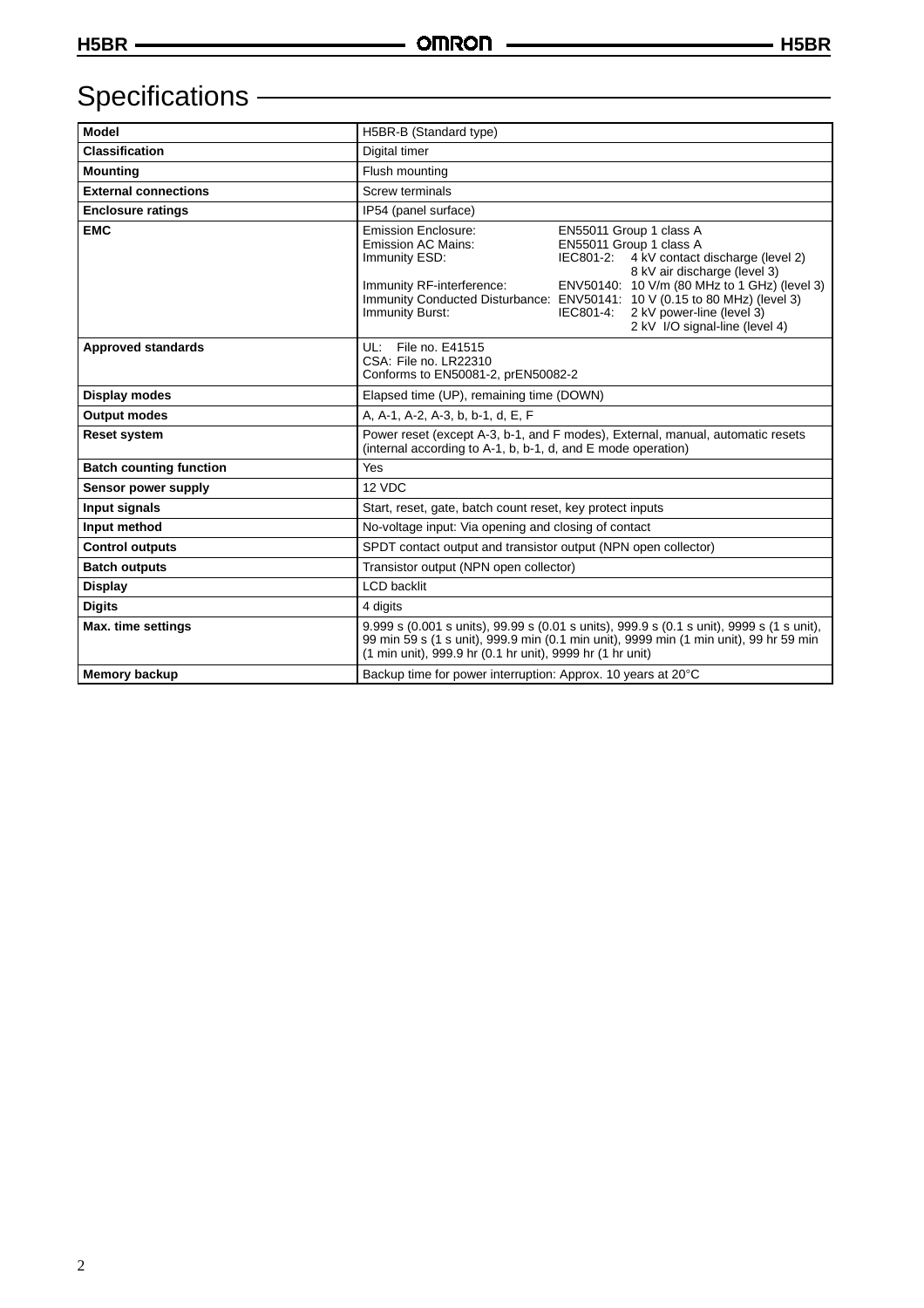## **Ratings**

| Rated supply voltage                          | 100 to 240 VAC, 50/60 Hz<br>24 VAC/12 to 24 VDC (permissible ripple: 20% max.)                                                                                   |  |  |
|-----------------------------------------------|------------------------------------------------------------------------------------------------------------------------------------------------------------------|--|--|
| Operating voltage range                       | 85% to 110% of rated voltage                                                                                                                                     |  |  |
| <b>Power consumption</b>                      | Approx. 8 VA at 50 Hz, 240 VAC; approx. 5 W at 24 VDC                                                                                                            |  |  |
| <b>Reset and control signals</b>              | Min. pulse width 1 ms/20ms selectable                                                                                                                            |  |  |
| Batch count reset and gate                    | Min. pulse width: Approx. 20 ms                                                                                                                                  |  |  |
| Key protect                                   | Response time: 1 s                                                                                                                                               |  |  |
| One-shot time                                 | 0.1 to 99.9 s or hold                                                                                                                                            |  |  |
| Power reset (except A-3, b-1, and F mode)     | Min. power opening time: 0.5 s                                                                                                                                   |  |  |
| Signal, reset, gate, batch count reset inputs | No-voltage input<br>ON impedance:<br>1 k $\Omega$ max. (Approx. 2 mA when 0 $\Omega$ )<br>ON residual voltage: 2 V max.<br>OFF impedance:<br>100 k $\Omega$ min. |  |  |
| Key protect input                             | No-voltage input<br>ON impedance:<br>1 k $\Omega$ max. (Approx. 2 mA when 0 $\Omega$ )<br>ON residual voltage: 1 V max.<br>OFF impedance:<br>100 k $\Omega$ min. |  |  |
| <b>Control outputs</b>                        | Contacts: 5 A at 250 VAC, resistance load (cos $\phi$ = 1)<br>Transistor output: Open collector 100mA at 30 VDC max. residual voltage 2 V<br>max. (Approx. 1 V)  |  |  |
| <b>External power supply</b>                  | 80 mA, 12 VDC ±10% (5% ripple max.)                                                                                                                              |  |  |
| <b>Ambient temperature</b>                    | -10°C to 55°C (with no icing)                                                                                                                                    |  |  |
| Storage temperature                           | -25 $\degree$ C to 65 $\degree$ C (with no icing)                                                                                                                |  |  |
| <b>Ambient humidity</b>                       | 35% to 85%                                                                                                                                                       |  |  |
| Case                                          | Light gray                                                                                                                                                       |  |  |

### **Characteristics**

| Repeat accuracy, setting error (including<br>temperature and voltage effects) |                        | Power start: $\pm 0.01\% \pm 0.05$ s max.<br>Control signal start: $\pm 0.005\% \pm 0.03$ s max. * (rate for set value)                                                                                                                                 |  |
|-------------------------------------------------------------------------------|------------------------|---------------------------------------------------------------------------------------------------------------------------------------------------------------------------------------------------------------------------------------------------------|--|
| <b>Insulation resistance</b>                                                  |                        | 100 MΩ min. (at 500 VDC) (between current-carrying terminal and exposed<br>non-current-carrying metal parts, and between non-continuous contacts)                                                                                                       |  |
| Dielectric strength                                                           |                        | 2,000 VAC, 50/60 Hz for 1 min (between current-carrying terminal and<br>exposed non-current-carrying metal parts) for 100 to 240 VAC type<br>1,000 VAC for 24VAC/12 to 24 VDC type                                                                      |  |
| Impulse withstand voltage                                                     |                        | 3 kV (between power terminals) for 100 to 240 VAC type, 1 kV for 24 VAC/12 to<br>24 VDC type<br>4.5 kV (between current-carrying terminal and exposed non-current-carrying<br>metal parts) for 100 to 240 VAC type, 1.5 kV for 24 VAC/12 to 24 VDC type |  |
| Noise immunity                                                                |                        | $\pm$ 2 kV (between power terminals) and $\pm$ 600 V (between input terminals),<br>square-wave noise by noise simulator (pulse width: $100 \text{ ns}/1 \mu s$ , 1-ns rise)                                                                             |  |
| <b>Static immunity</b>                                                        |                        | Malfunction: 8 kV; destruction: 15 kV                                                                                                                                                                                                                   |  |
| <b>Vibration</b>                                                              | <b>Destruction</b>     | 10 to 55 Hz with 0.75-mm single amplitude each in three directions                                                                                                                                                                                      |  |
|                                                                               | <b>Malfunction</b>     | 10 to 55 Hz with 0.5-mm single amplitude each in three directions                                                                                                                                                                                       |  |
| <b>Shock</b>                                                                  | <b>Destruction</b>     | 294 m/s <sup>2</sup> (30G) each in three directions                                                                                                                                                                                                     |  |
| <b>Malfunction</b>                                                            |                        | 98 m/s <sup>2</sup> (10G) each in three directions                                                                                                                                                                                                      |  |
| <b>Mechanical</b><br>Life expectancy                                          |                        | 10 million operations min.                                                                                                                                                                                                                              |  |
|                                                                               | <b>Electrical</b>      | 100,000 operations min. (5 A at 250 VAC in load resistance)                                                                                                                                                                                             |  |
| Weight                                                                        | Approx. 270 g (9.6 oz) |                                                                                                                                                                                                                                                         |  |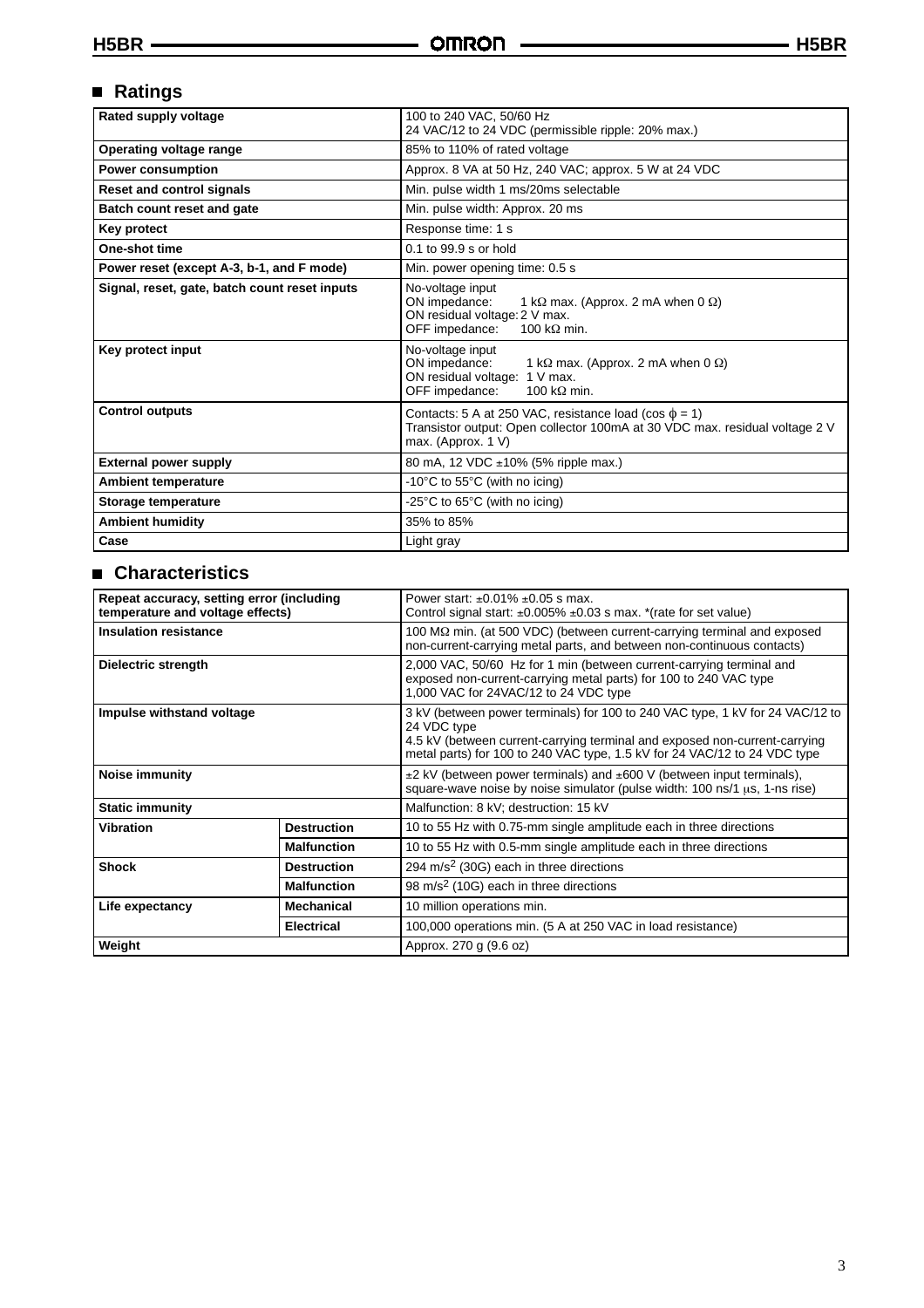## **Nomenclature**

#### **Display**

- 1. Power indicator
- 2. Signal input indicator
- 3. Reset indicator
- 4. Gate indicator
- 5. Key protection indicator 6. Control output indicator
- 7. Batch output indicator
- 8. Present value (character height: 12mm) (Non significant zeroes suppressed)
- 9. Set value (character height: 8 mm) (Indicates value in set function mode)
- 10. Mode indicator
- 11. Timing indicator
- 12. Elapsed time indicator (Indicates the fraction of a unit which has elapsed. Displayed for timing ranges of 999.9 min. or greater.)

#### 24 6 35 7 **TIME PW** 1 11 8  $12$ TRANGE 10 **RATCH** ōι q 13 RESE 17 omron H5BR-B 16 15 14

#### **Operation key**

- 13. Increment keys (1 to 4) (Used to change the corresponding digit of the set value. Used to change data in the setting mode.)
- 14. Display key
- (Switches to the present value display.)
- 15. Batch key (Switches to the batch display.)
- 16. Mode key (Switches from run mode to setting mode. Changes items in the setting mode.

17. Reset key (Resets timing and outputs.)

### **Factory Settings**

The following table shows the timer settings when it is shipped. Please change the settings as necessary to suit the system before operation. Settings and the display receive power from the internal battery and are therefore unaffected by external power interruptions.

| <b>Model</b>               | H5BR-B (Standard)      |
|----------------------------|------------------------|
| Time range                 | $- - - - S$            |
| <b>Present value</b>       | 0.00 s                 |
| <b>Presets</b>             | 0.00 s                 |
| <b>Batch present count</b> |                        |
| <b>Batch setting count</b> | 0                      |
| UP/DOWN mode               | UP                     |
| Output mode                | A: Signal on delay (I) |
| Output time                | Hold                   |
| Input signal time          | 20 <sub>ms</sub>       |
| Key protect level          | $KP-1$                 |

**Note:** With the initial settings, there will be no output even if the power supply is connected. External inputs and outputs cannot be used without a power supply.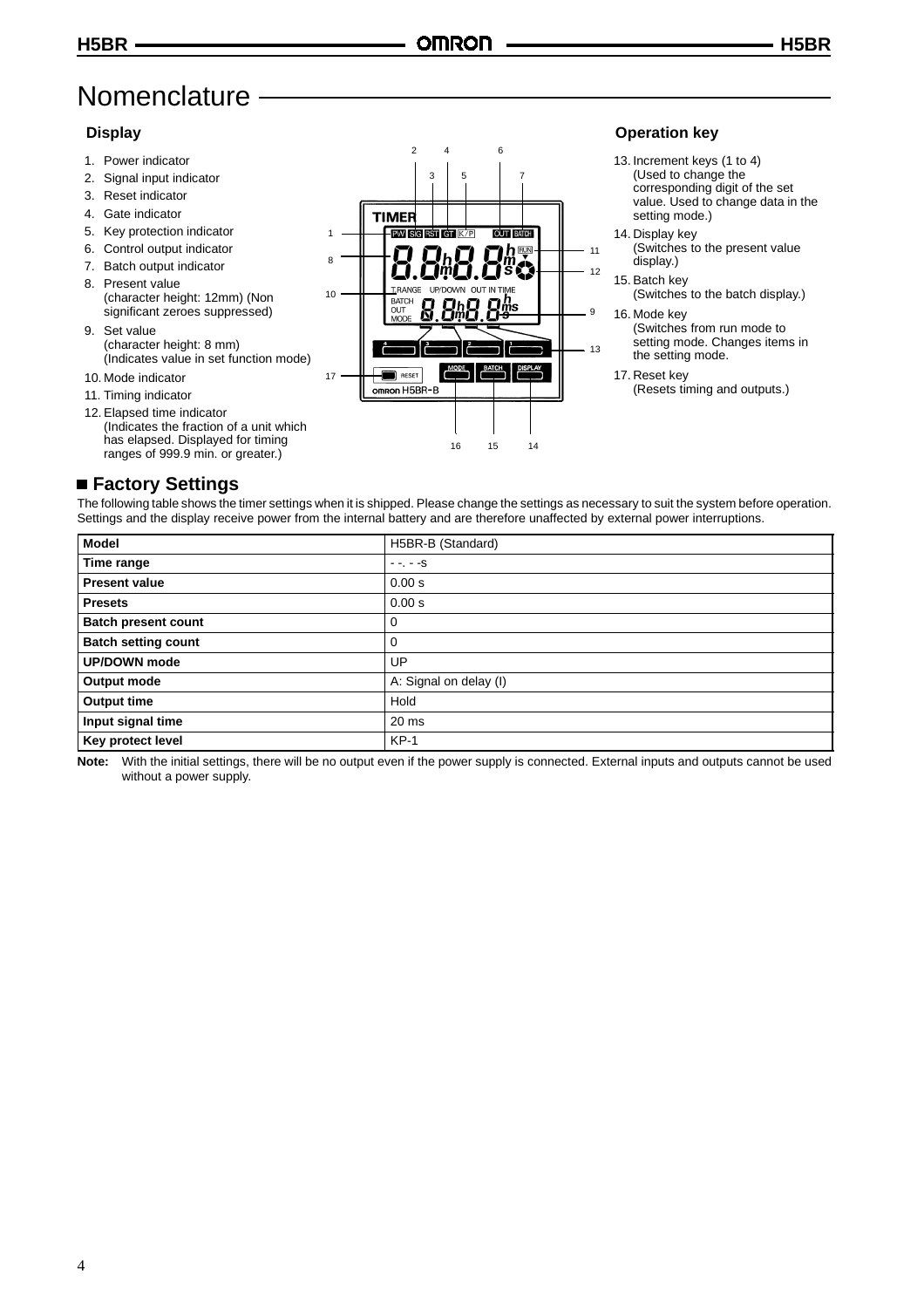## **Operation**

## **Block Diagram**



#### ■ I/O Functions

| <b>Inputs</b>       | <b>Start signal</b>      | Stops timing in A-2 and A-3 (power on delay) modes. Starts timing in other modes.                                                                                                                                                           |  |  |
|---------------------|--------------------------|---------------------------------------------------------------------------------------------------------------------------------------------------------------------------------------------------------------------------------------------|--|--|
|                     | Reset                    | Resets present value. (to zero in UP modes, to preset in DOWN mode.<br>Count inputs are not accepted while reset input is ON.<br>Reset indicator lit while reset input is ON.                                                               |  |  |
|                     | Gate                     | Inhibits timer operation.                                                                                                                                                                                                                   |  |  |
|                     | <b>Batch count reset</b> | Resets batch count to zero and batch output turns OFF on leading edge.<br>Batch count signals are not accepted while batch count reset is ON.                                                                                               |  |  |
|                     | Key protect              | Makes keys inoperative according to key protect level.<br>Key protected indicator lit while key protect input is ON.<br>Effective when power supply is turned off.<br>Effective when protect terminals are shorted.                         |  |  |
| <b>Outputs</b>      | Control output (OUT)     | Outputs made according to designated output mode when corresponding preset is reached.                                                                                                                                                      |  |  |
| <b>Batch output</b> |                          | Outputs made when batch count equals the preset number of batches.<br>Batch output remains ON until batch count reset goes ON.<br>When the number of batches is set to zero, batch counting is performed but batch outputs are<br>not made. |  |  |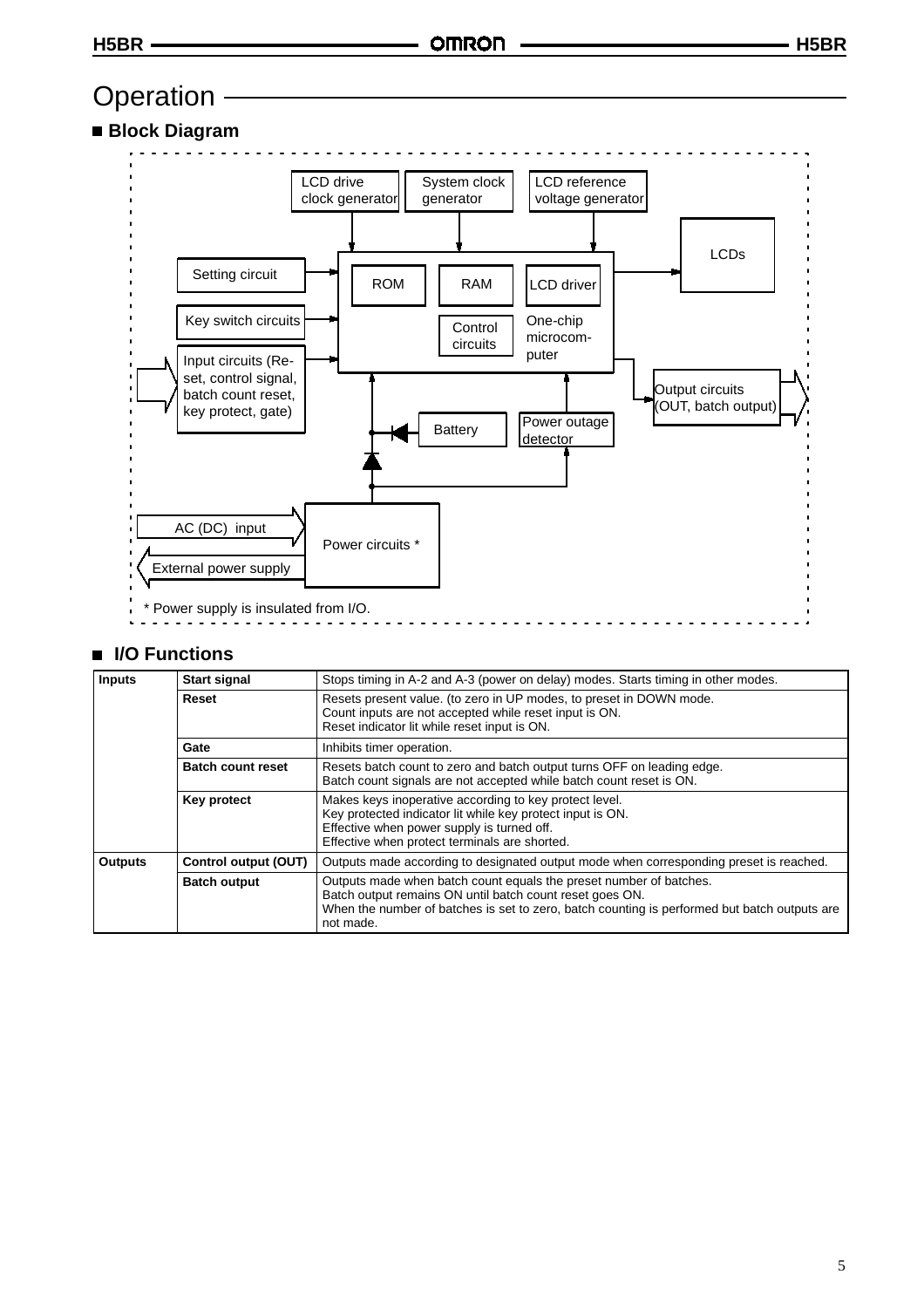#### **Operational Overview**

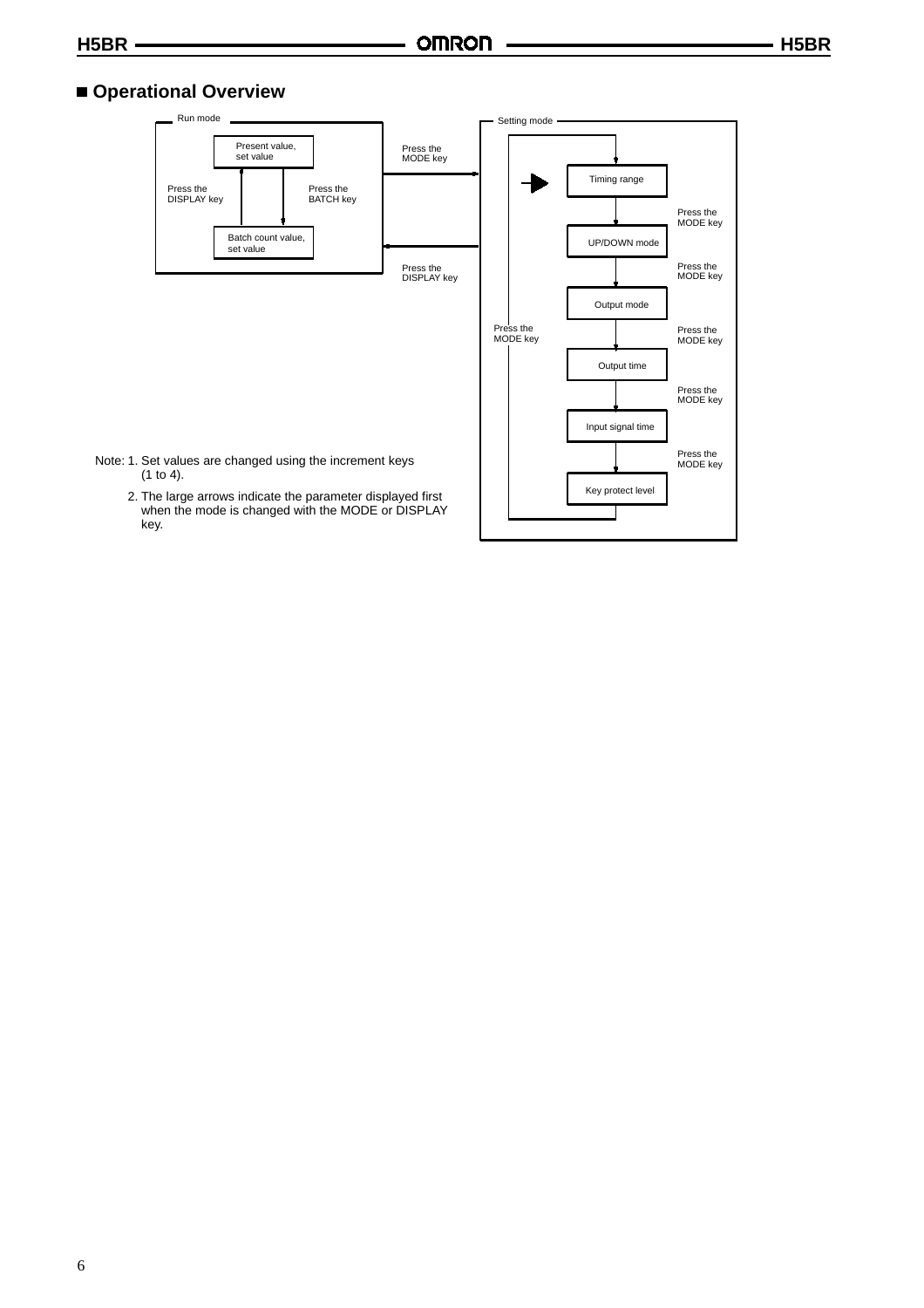## **Setting Item Table**

| <b>Mode</b>                                                                                                                                                              | <b>Setting item</b>      | <b>Discription</b>                                                                                                                                                                                                                                    | <b>Setting procedure</b>                                                                                                                                                                                                                                            |  |
|--------------------------------------------------------------------------------------------------------------------------------------------------------------------------|--------------------------|-------------------------------------------------------------------------------------------------------------------------------------------------------------------------------------------------------------------------------------------------------|---------------------------------------------------------------------------------------------------------------------------------------------------------------------------------------------------------------------------------------------------------------------|--|
| Run mode                                                                                                                                                                 | Set value                | Compared to the present value.<br>Determines the timing of the<br>control output according to the<br>output mode.                                                                                                                                     | Sequence when changing a digit using the incre-<br>ment<br>keys (1 to 4). $\left(1 + 2 + \frac{3}{2} + 8 + 9\right)$                                                                                                                                                |  |
|                                                                                                                                                                          | Batch count set<br>value | Turns ON the batch output when<br>the preset number of cycles have<br>been completed.                                                                                                                                                                 | Sequence when changing a digit using the incre-<br>ment<br>keys (1 to 4). $\underbrace{6 + 1 + 2 + \dots + 8 + 9}$                                                                                                                                                  |  |
| Setting mode                                                                                                                                                             | Time range*              | Determines the timing range.                                                                                                                                                                                                                          | Change the timing range with the increment keys (1 to 4).                                                                                                                                                                                                           |  |
|                                                                                                                                                                          | UP/DOWN mode             | <b>Selects</b>                                                                                                                                                                                                                                        | Select UP/DOWN with the increment keys (1 to 4).<br>(UP) $u \rightarrow d$ (DOWN)                                                                                                                                                                                   |  |
|                                                                                                                                                                          | Output mode              | Sequence when changing the mode using the increment<br>Determines the form of the control<br>keys (1 to 4).<br>output. (Refer to the present value<br>vs. output diagrams on page 10 to<br>$a - a - 1 - a - 2 - a - 3 - b - b - 1 - d - e - f$<br>12. |                                                                                                                                                                                                                                                                     |  |
| Output time<br>Determines the duration of the<br>control output.<br>mode is A, A-1, A-2, A-3, b, or<br>b-1. Will not be displayed when<br>the output mode is d, E, or F. |                          | Will be displayed when the output                                                                                                                                                                                                                     | Use keys 1 to 3 to change the value.<br>Key1 adjusts the first digit (0.1's digit).<br>Key2 adjusts the second digit (1's digit).<br>Key3 adjusts the third digit (10's digit).<br>$-0+1-2$ + $-8-9$<br>Key4 selects either hold output or one-shot output.         |  |
|                                                                                                                                                                          |                          |                                                                                                                                                                                                                                                       | hold $\longrightarrow$ 0.0 s                                                                                                                                                                                                                                        |  |
|                                                                                                                                                                          | Input signal time        | Changes the duration of the<br>control and reset input signals.                                                                                                                                                                                       | Change the duration with the increment keys (1 to 4).<br>$(1 \text{ ms})$ 1 $\longrightarrow$ 20 (20 ms)                                                                                                                                                            |  |
|                                                                                                                                                                          | Key protect level        | Locks certain keys to prevent<br>accidental operation. The key<br>protection level, kP-1 to kP-4,<br>determines which keys are locked<br>when the key protection input is<br>ON. The locked keys are crossed<br>out in the diagram on the right.      | Sequence when changing the key protect level using the<br>increment keys (1 to 4).<br>$\blacktriangleright$ kp-1 + kp-2 + kp-3 + kp-4<br>$KP-1>$<br>$<$ KP-2><br><b>EXIT</b> RESET<br>mnon H5BR-B<br>$<$ KP-3><br>$<$ KP-3><br>$\blacksquare$ neser<br>omnon H5BR-E |  |

**Note:** 1. Changes made in setting mode become effective when run mode is entered.

2. The time range setting appears first when setting mode is entered.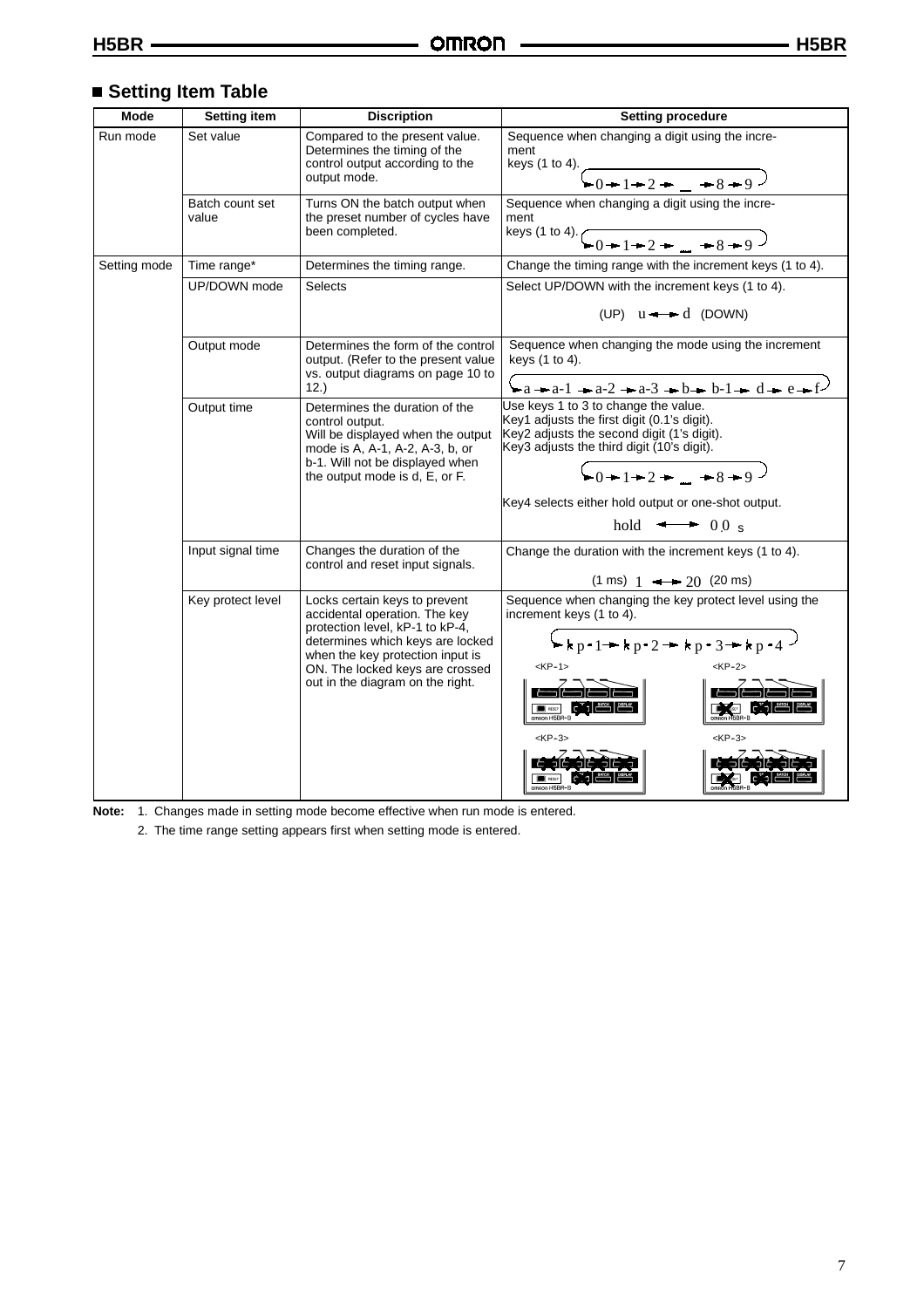### **Examples**

#### **Run Mode**

#### **Changing the Set Value**

To change the set value from 3 hr 5 min to 4 hr 5 min, press the 3 key so that the number 4 appears in the hour's place.

- & Pressing keys 1 through 4 increments the corresponding column by 1.
- & The columns can be changed in any order, but the output will be turned ON if the set value is less than the present value.
- & Nonsignificant zeros are normally not shown on the set value display.



**Note:** Read *Changing Set Values* in the *Precautions* section, pg. 15, before changing the Timer set value during operation.

#### **Changing the Batch Count Set Value**

1. Press the BATCH key to switch from the present value display to the batch count display.

- 2. Change the set value when the Timer is set to the batch count display.
	- & Nonsignificant zeros are normally suppressed on the batch count set value display.
	- & Press the DISPLAY key to switch back from the batch count display to the present value display.



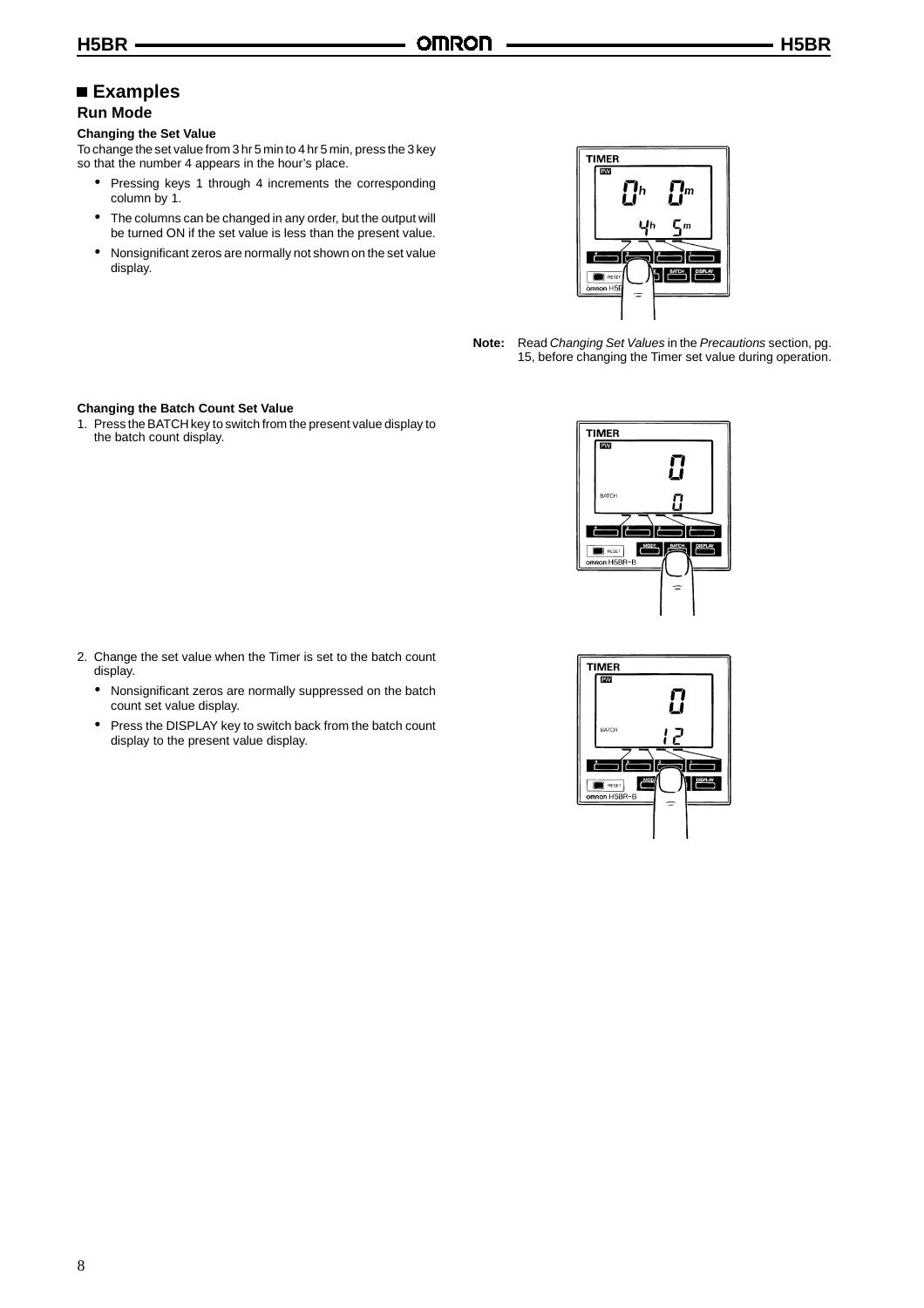#### **Setting Mode**

#### **Changing Settings in the Setting Mode**

- 1. Press the MODE key to switch from run mode to setting mode.
	- & The Timer will continue operation if switched from run mode to setting mode during operation.
	- & The MODE key will be locked if the key protection function is enabled.
	- & Settings changed in the setting mode are not effective until run mode is entered. As the operating conditions will change in this case, always reset operation with the RESET key or a reset input.
- 2. Press the MODE key to scroll successively through the items that can be set.



& Press the MODE key until the desired item appears.

3. Changing the selected item

& Change the item setting by pressing keys 1 through 4. (Press the DISPLAY key to switch back from setting mode to run mode.)







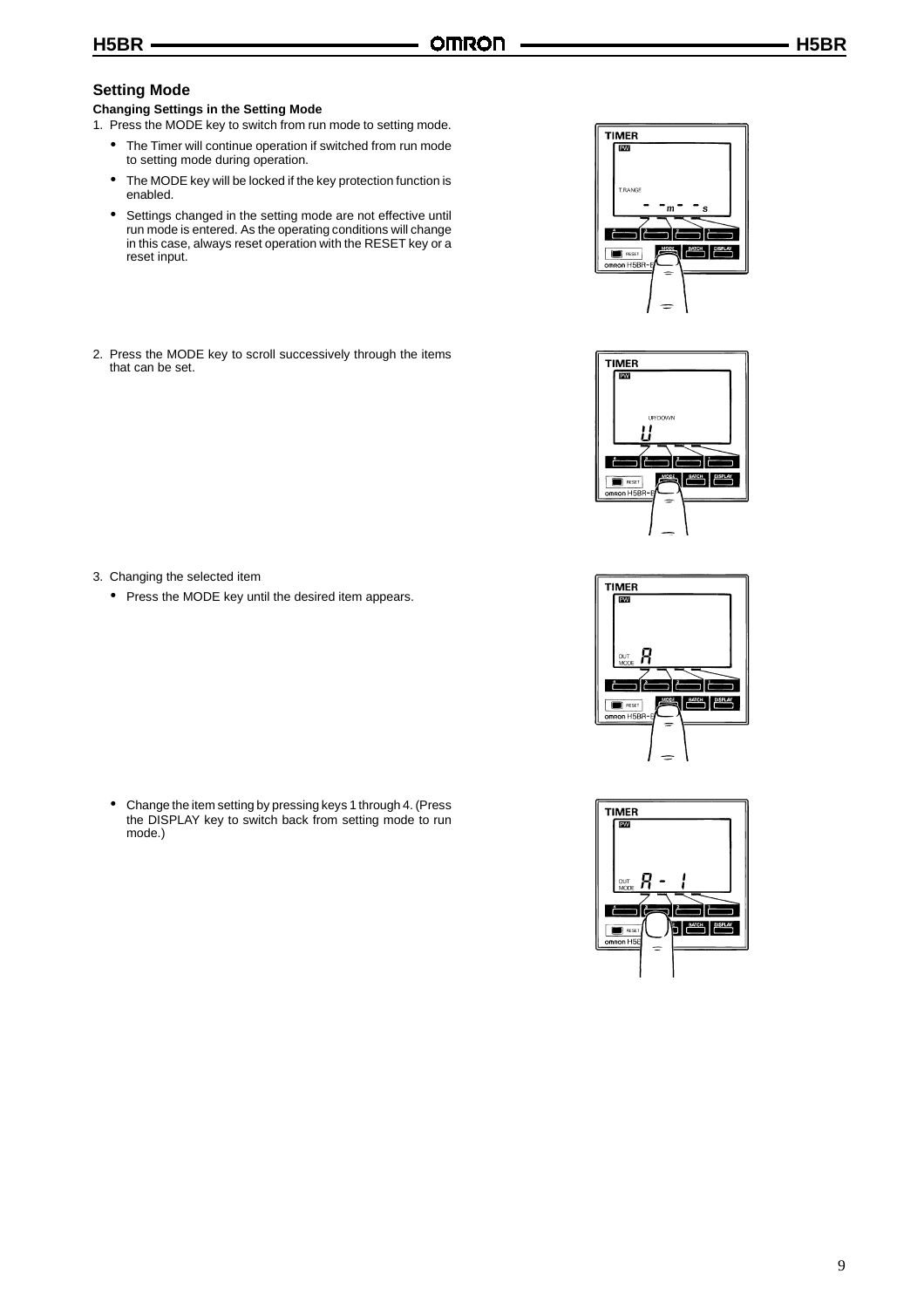#### **Timing Charts**



Sustained output One-shot outputs can be set from 0.1 s to 99.9 s.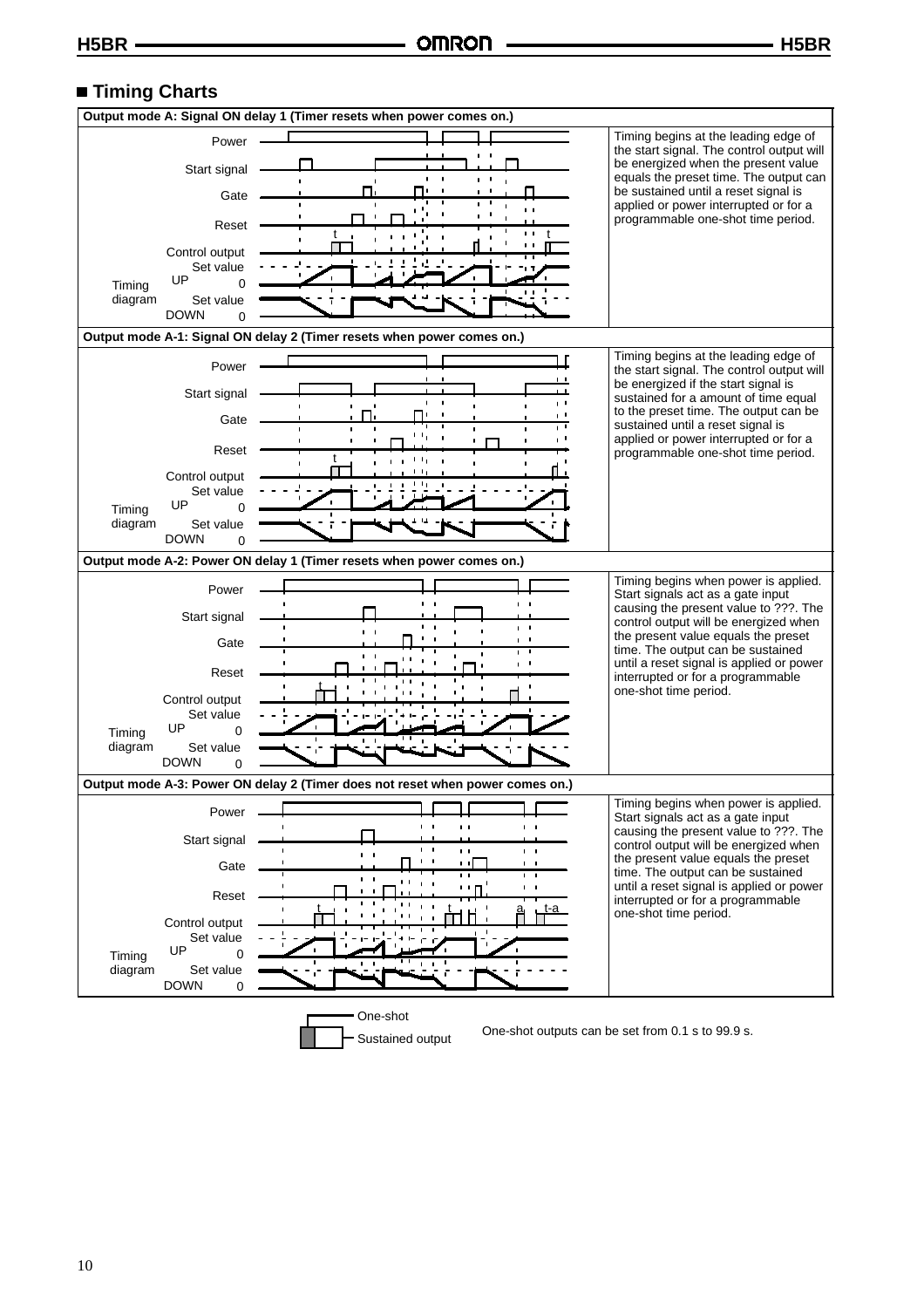

One-shot

One-shot outputs can be set from 0.1 s to 99.9 s.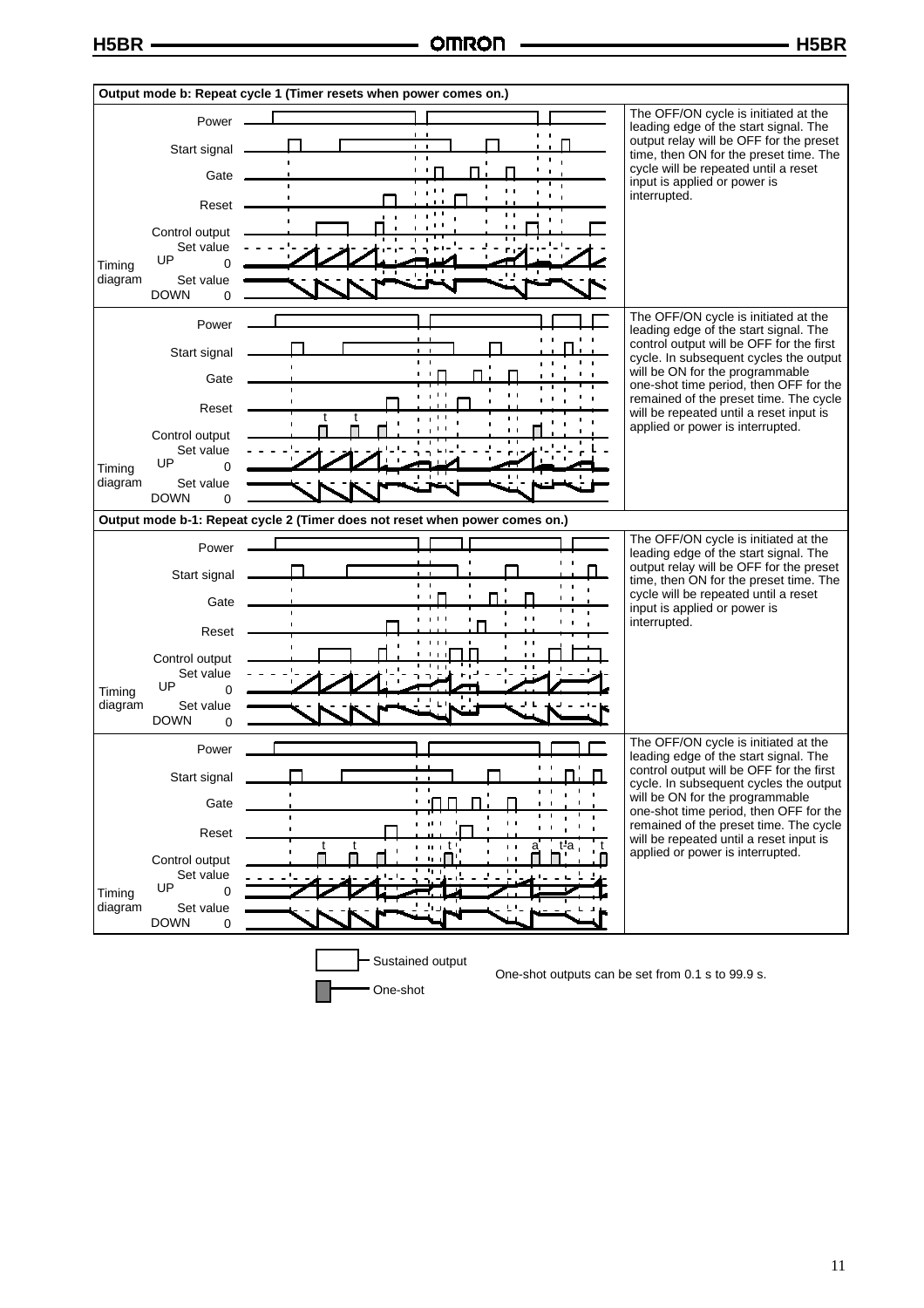

#### **Batch Counter Operation**  $\blacksquare$



1. The batch count present value remains at 0 while the batch count reset is ON.

2. When the batch count set value is 0, the batch count will proceed, but there will be no output.

3. When the batch count present value exceeds 9999, it returns to 0.

- 4. The batch count present value and output are not affected by RESET key or reset input.
- 5. When power is interrupted and the batch count output is ON, the output will be ON when power returns.
- 6. When a batch count set value which is greater than the present value is changed to a set value which is less than the present value, the output will go ON.
- 7. If, after the output has gone ON, the set value is changed to a set value which is greater than the present value, the output will remain ON.
- 8. In the Flicker 1, 2 output hold modes, the number of completed timing is double the number of outputs. To control the number of outputs, set the batch count set value at double the desired number of outputs.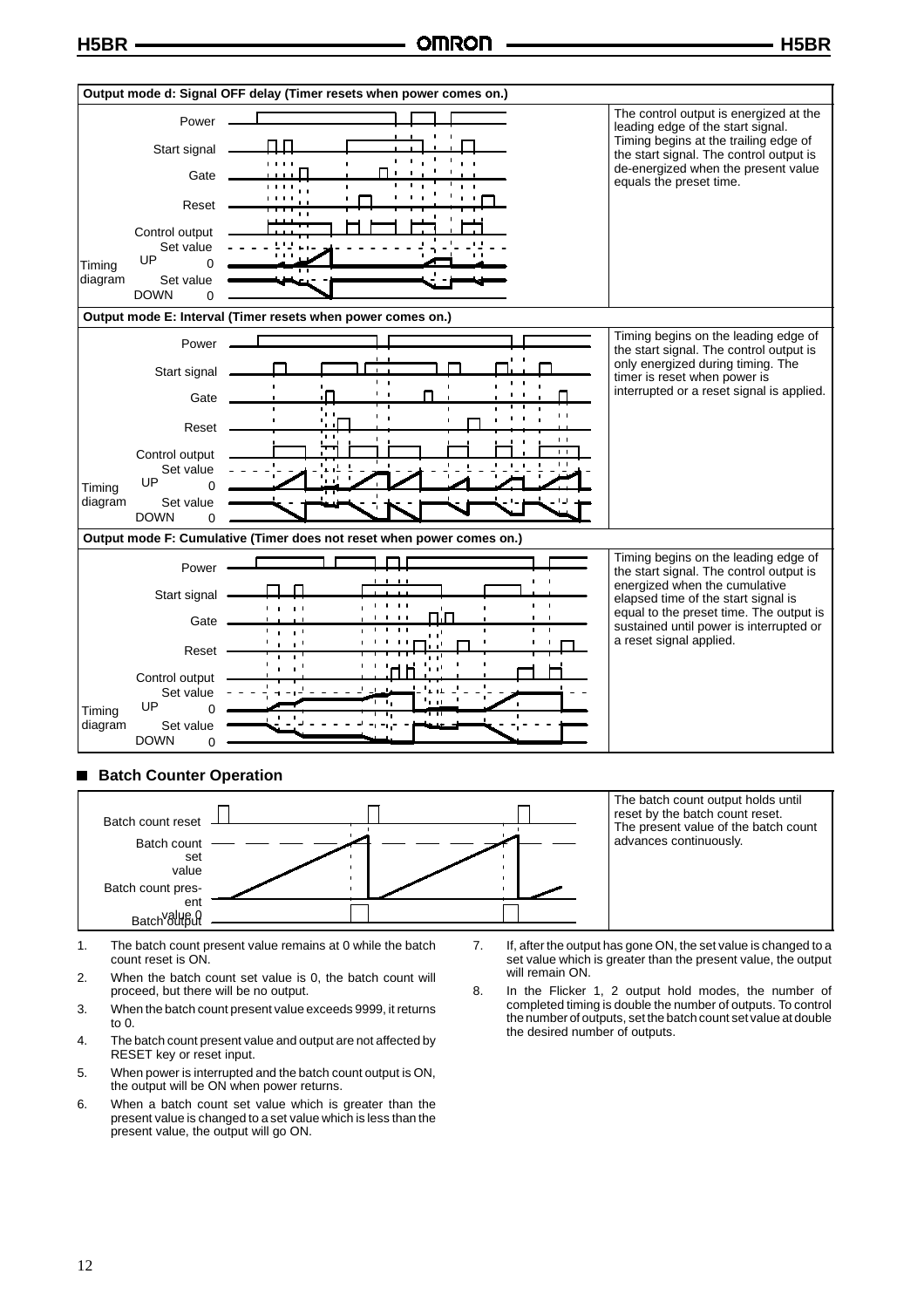## **Dimensions**

**Note:** All units are in millimeters unless otherwise indicated.

#### **H5BR**

#### **Flush Mounting**







M3.5 terminal screw (effective length: 6 mm)

**Flush Mounting Adaptor**





#### **Panel Cutouts** Panel cutouts are

as shown at right. (according to DIN43700).

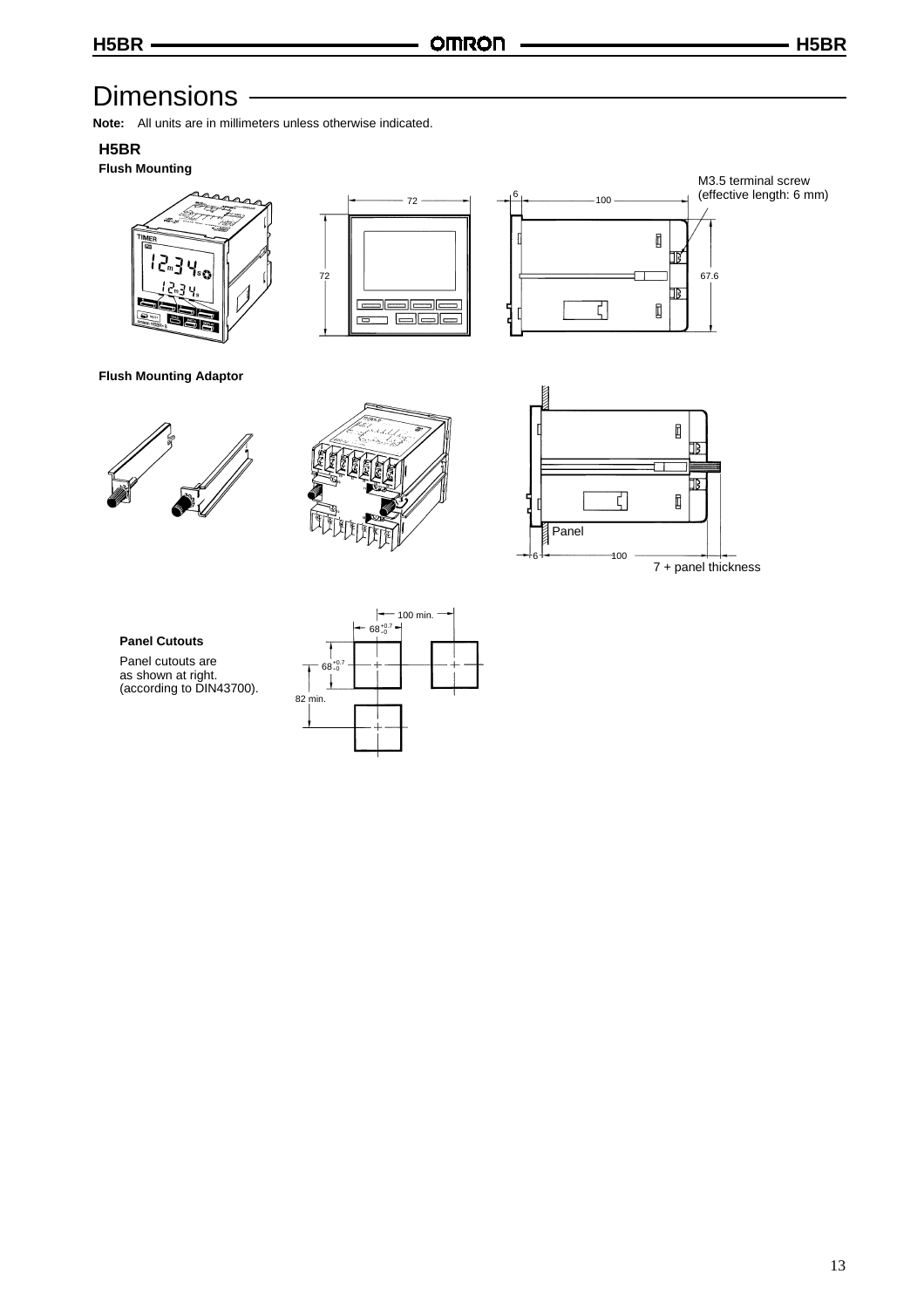## Installation



**Note:** Do not connect unused terminals.

#### ■ Connections

Contact input

The inputs of the H5BR are no-voltage (short circuit or open) inputs.



| No-contact<br>input | 1. High level<br>Transistor ON<br>Residual voltage: 2 V max.<br>Impedence when ON: 1 kΩ max. |
|---------------------|----------------------------------------------------------------------------------------------|
|                     | 2. Low level<br><b>Transistor OFF</b><br>Impedence when OFF: 100 kΩ min.                     |

ly switch 2 mA at 5 V

Use contacts which can adequate-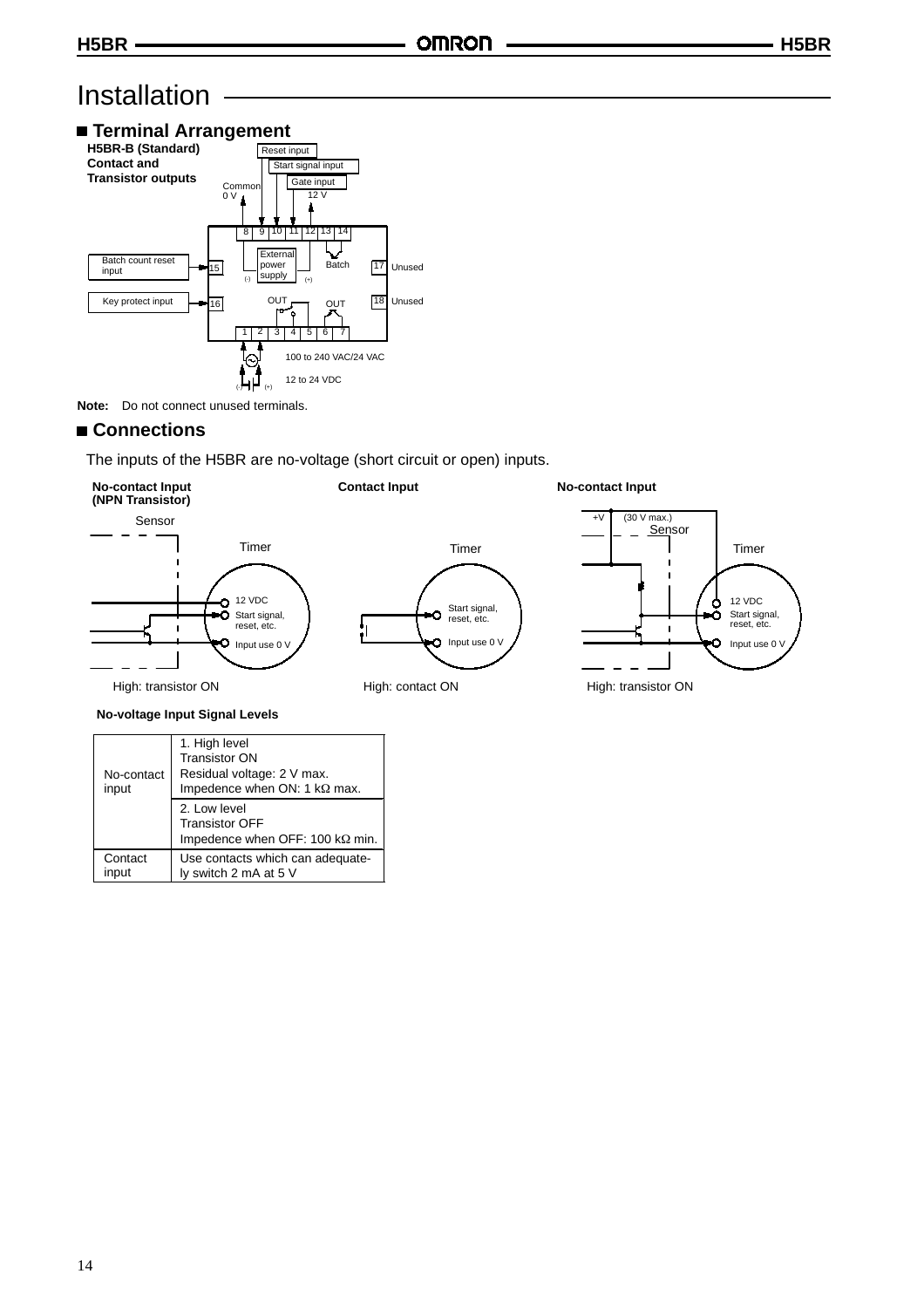## **Precautions**

#### **External Power Supply**

The capacity of the external power supply is 80 mA at 12 VDC. When using a 24 VAC/12 to 24 VDC power supply, reduce the load with the power supply voltage, as shown in the following diagram (DC power supplies only).



#### ■ Power Supplies

- If power is interrupted for less than 10 ms, operation will continue normally. If power is interrupted for between 10 and 500 ms, operation will be inconsistent, and timing may stop or reset, depending on the mode.
- Connect the power supply voltage through a relay or switch in such a way that the voltage reaches a fixed value immediately.
- Depending on switching frequency, current surges may degrade relay contacts; relays with a capacity greater than 10 A are recommended.
- Be sure that the capacity of the external power supply is adequate, because the power supply may not provide a surge current sufficient to start the Timer due to the switching regulator contained in the Timer's internal circuitry.

#### ■ Input and Output

- Do not use external sources to increase the voltage of input signals (control signal, reset, gate, and key protection).
- Be sure that the load of the control output (contact, transistor) is less than the maximum values indicated in the specifications. If the output load exceeds the recommended value, the lifespan of the contact output type will be shortened dramatically, and the transistor of the transistor output type will be damaged.
- The transistor output is insulated from the internal circuitry by a photocoupler, so either NPN or PNP transistors can be used.

#### **Self-diagnostic Function**

The following displays will appear if an error occurs. The present value and output enter the same status as after pressing the RESET key.

| Display | Error  | Output<br>status | <b>Correction</b>         | <b>Setting</b>        |
|---------|--------|------------------|---------------------------|-----------------------|
| e1      | CPU    | OFF              | Press<br><b>RESET</b> key | <b>No</b><br>change   |
| e2      | Memory |                  | (batch count<br>to $0)$   | Set at the<br>factory |

#### **Changing Set Values**

- The Timer set value can be changed while the timer is operating, so a high value can be set temporarily to inactivate the timer, or a low value can be set to activate the timer more quickly. (If the set value is changed accidentally during operation, the timer might be activated. Therefore, turn the key protection input ON unless the set value is being changed.)
- To avoid changing the output when changing the set value, it is recommended to begin changing the set value by entering a large number in the higher digit.

#### **Operating Environment**

- When using the Timer in an area with much electronic noise, separate the Timer, wiring, and the equipment which generates the input signals as far as possible from the noise sources. It is also recommended to shield the input signal wiring to prevent electronic interference.
- & Organic solvents (such as paint thinner), as well as very acidic or basic solutions might damage the outer casing of the Timer.

#### **Other**

When the timer is installed in a control box and tests are conducted which may damage the Timer's internal circuitry (for example, a test measuring the maximum voltage difference between the control circuit and metal components), remove the Timer from the control box or short circuit the terminals.

#### **Caution !**

This product contains a lithium battery. Lithium batteries explode if incinerated. Dispose of the Digital Timer as a non-combustible item.